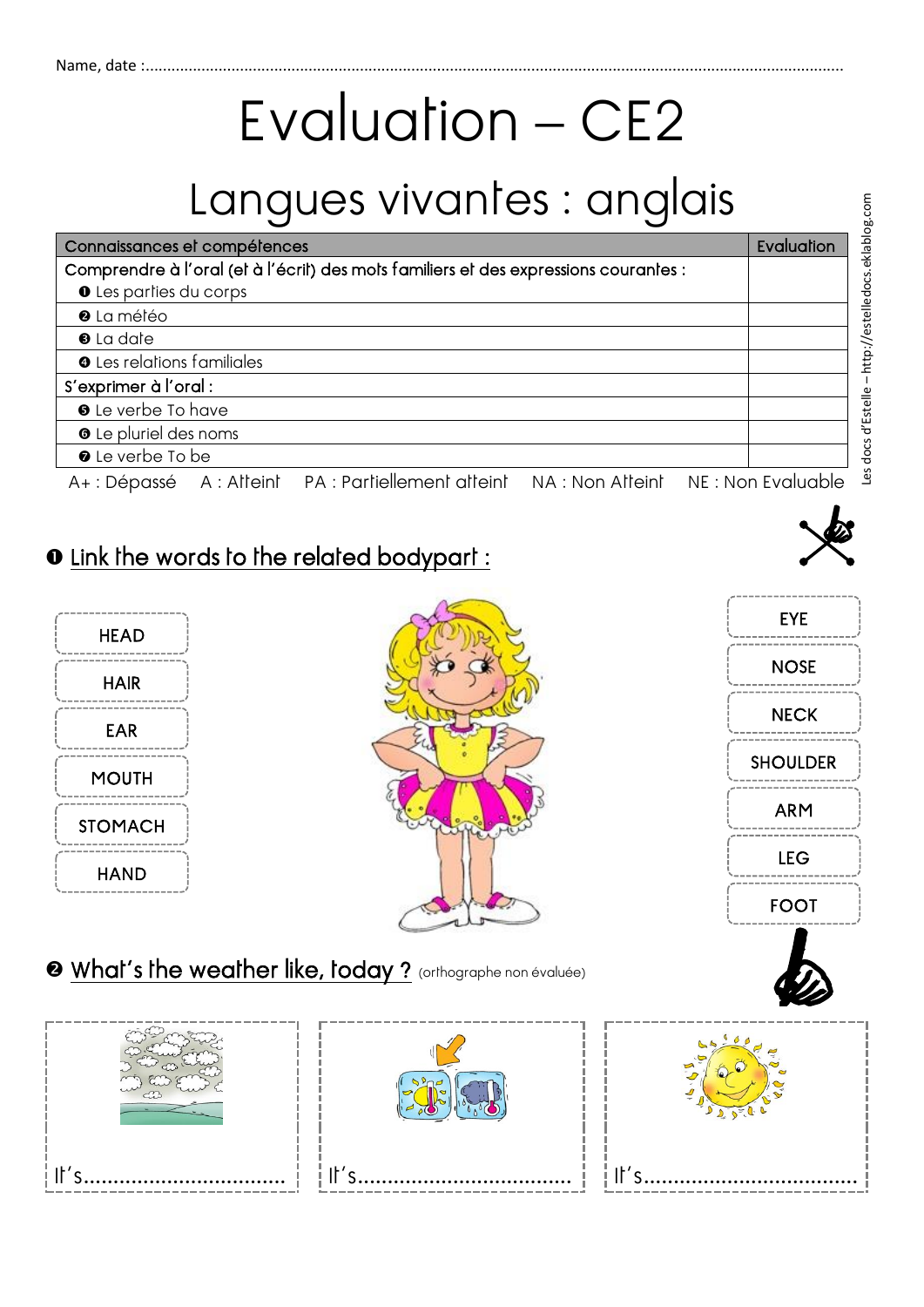| <b>O</b> What's the date, today? |                                 |
|----------------------------------|---------------------------------|
| Today is Monday, February 27th.  |                                 |
|                                  | http://estelledocs.eklablog.com |
|                                  |                                 |
|                                  |                                 |
| Today is Friday, April 2nd.      |                                 |
|                                  | es docs d'Estelle               |
|                                  |                                 |
|                                  |                                 |

#### **O** Join:



### **O** Write the right form of the verb To have: